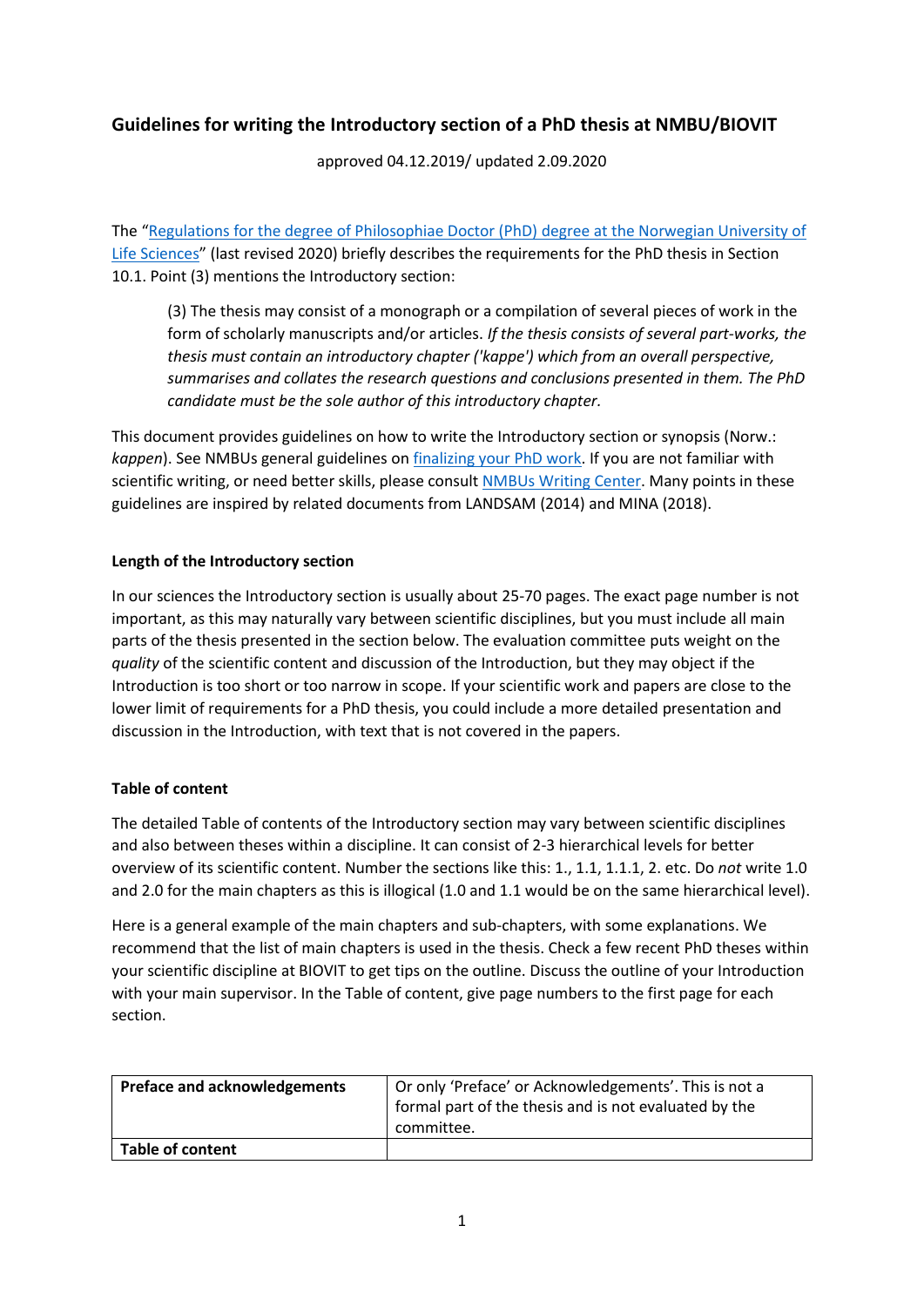| <b>Summary</b>           | English summary, about 1-2 pages. This is like an overall<br>abstract for the whole thesis.                     |
|--------------------------|-----------------------------------------------------------------------------------------------------------------|
| Sammendrag               | Norwegian summary, exact translation of the English.                                                            |
| List of papers           |                                                                                                                 |
| 1. Introduction          |                                                                                                                 |
| 1.1 General introduction | Present the main topic of the thesis, general scientific                                                        |
|                          | questions you address, and if relevant challenges in the                                                        |
|                          | animal or plant production or industry that you will                                                            |
|                          | contribute to solving by your research.                                                                         |
| 1.2 Background           | Here you may present more details than space in your                                                            |
| 1.3 Status of knowledge  | papers allow. You must give the background for your                                                             |
|                          | research, present the state of knowledge within your field                                                      |
|                          | of work and point on knowledge gaps you will contribute                                                         |
|                          | to filling, and present and explain relevant theories that                                                      |
|                          | you use as your basis or will explore. Give an overall                                                          |
|                          | presentation of your research topics, not only the                                                              |
|                          | background for each paper. Chapters 1.2 and 1.3 can be                                                          |
|                          | specified as you wish, and a third hierarchical level (e.g.                                                     |
|                          | 1.2.1) may be used.                                                                                             |
| 1.4 Objectives and aims  | General objectives, aims and part aims must be detailed                                                         |
|                          | and explained, including hypotheses and predictions.                                                            |
| 2. Material and methods  | The methods and the material must be presented in                                                               |
|                          | sufficient detail so the reader can understand the                                                              |
|                          | following results and discussion. Include methodological                                                        |
|                          | approach, research material, research design, and                                                               |
|                          | statistical analyses in brief. Use photos to elucidate your                                                     |
|                          | material and methods if relevant. If the methods are                                                            |
|                          | presented in sufficient detail in the papers, you do not                                                        |
|                          | need to include all details here.                                                                               |
| 3. Results               | The results chapter can be organized in various ways. If                                                        |
|                          | the individual papers present quite different research                                                          |
|                          | approaches, this Results section can be organized with<br>sub-chapters for each paper. Alternatively, it can be |
|                          | organized according to scientific topics, partly across                                                         |
|                          | papers. You should not include all your results in detail,                                                      |
|                          | but focus on the most important results that relate                                                             |
|                          | directly to your research questions and hypotheses.                                                             |
| 4. Discussion            | The Discussion should be organized into relevant sub-                                                           |
| 4.1 xxxxxx               | chapters. You should start with summing up your main                                                            |
|                          | findings. Then you must discuss all main results in relation                                                    |
|                          | to previous research and relevant theories, and you                                                             |
|                          | synthesize your findings across individual papers.                                                              |
|                          | Discuss to which extent your results answer to your                                                             |
|                          | research questions and fit with the hypotheses and                                                              |
|                          | predictions. Pull together all threads and give an overall,                                                     |
|                          | integrated discussion of how your results answer to your                                                        |
|                          | main objectives. If relevant, you may modify conclusions                                                        |
|                          | presented in your first papers, e.g. based on results in                                                        |
|                          | later papers.                                                                                                   |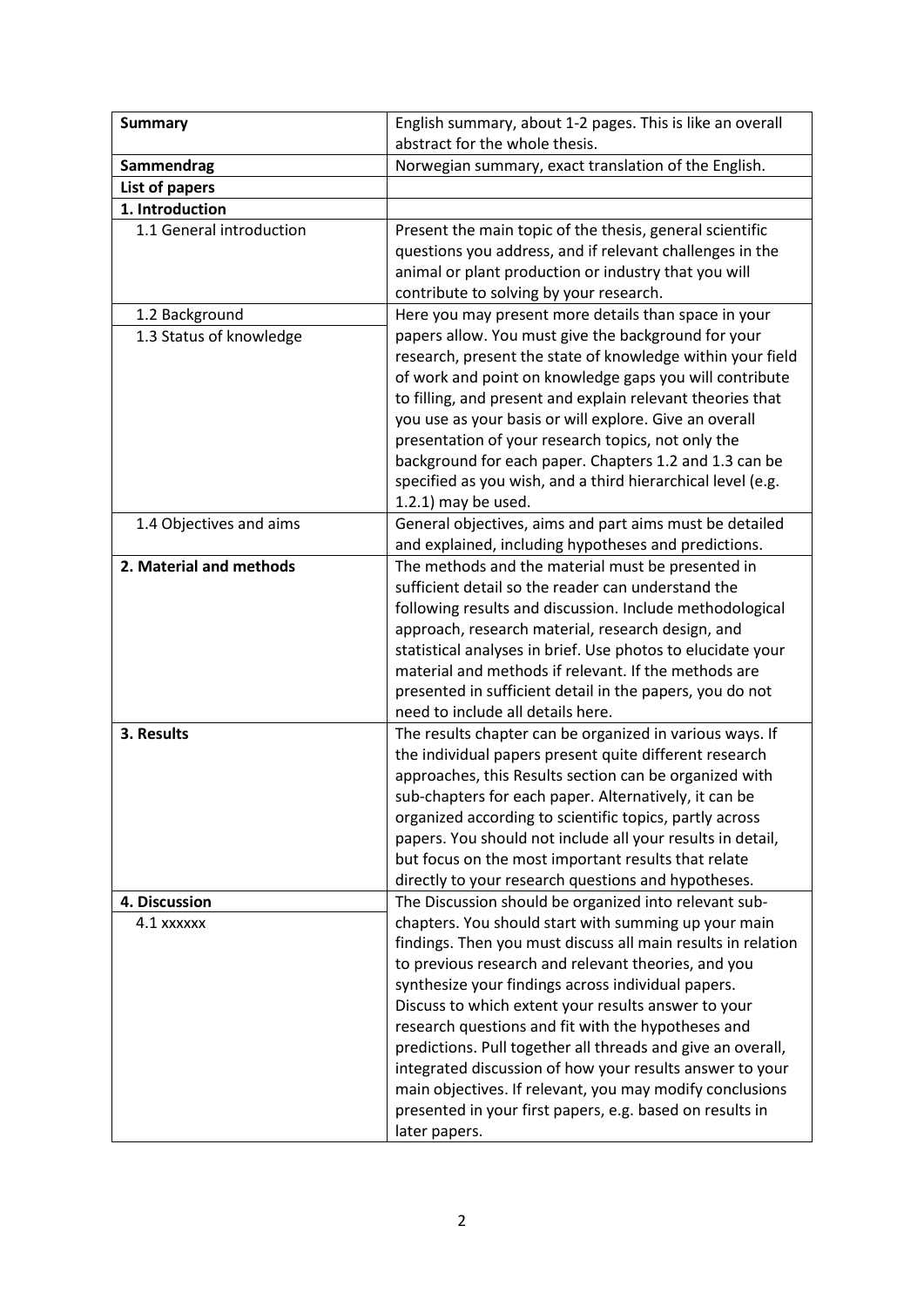|                         | Put your results into a more general scientific context. See<br>if you can adjust generalizations from previous literature<br>so the scientific knowledge becomes more specific.<br>Discuss limitations in your methods and statistical analyses<br>and explain how methods could be improved.                                                                                                                                                                           |
|-------------------------|--------------------------------------------------------------------------------------------------------------------------------------------------------------------------------------------------------------------------------------------------------------------------------------------------------------------------------------------------------------------------------------------------------------------------------------------------------------------------|
| 4.2 Future perspectives | Present ideas for future research based on your results.<br>You may speculate, as long as you present it as<br>speculations which could be explored.                                                                                                                                                                                                                                                                                                                     |
| <b>5. Conclusions</b>   | Present all of your conclusions from the different papers<br>and across papers, related to your objectives, aims and<br>hypotheses, and describe your contribution to scientific<br>knowledge within your field. This section should not be<br>too long, half a page or so. Do not present speculations<br>here, but you may point to knowledge gaps that are not<br>yet filled.                                                                                         |
| 6. References           | A reference list according to a chosen standard of all<br>published literature that you cite in your Introductory<br>section. You do not need to include all references from<br>your papers.                                                                                                                                                                                                                                                                             |
| 7. Papers               | Include all of your scientific papers in full-text. Remember<br>to check for copyright issues with the journals. You should<br>be allowed to print your own articles in your PhD thesis.<br>See information about this here.                                                                                                                                                                                                                                             |
| <b>Appendix</b>         | You may choose to include appendices with raw data or<br>more detailed analyses that are not part of the papers,<br>while interview guides or questionnaires should be<br>included in Appendix. If your data are too big to be<br>included in paper, you may add an exact link to a website<br>where it is found. Material in Appendix may be useful for<br>the committee and for other readers. Several appendices<br>should be numbered to ease citations in the text. |

### **Reasons for rejection of a PhD thesis**

Now and then a submitted thesis may be judged to be insufficient in its present form and asked to be revised within three months (cfr. PhD regulations, Section 15.2 (2), alternative b). In very rare cases, a thesis can be completely refused (alternative c). Below is a list of reasons used for such judgements. If several of these problems occur in a particular thesis, the chance increases that it can be judged according to alternatives b or c. Be careful to avoid such criticisms in your thesis. Your supervisor should read through your Introduction before you finalize your thesis, but you are the responsible author for the Introduction. The supervisor can give general feedback but note write any of the text.

#### List of severe criticisms

- Inferences from the data were actually not supported by the papers and data therein.
- Synopsis found to be too brief on methods and results and the discussion repetitive.
- The synopsis lacked balance and overview in putting problems/objectives in perspective.
- The discussion is merely a summary of the research papers and not any integrated analysis.
- A view on the applicability of what was tested was lacking.